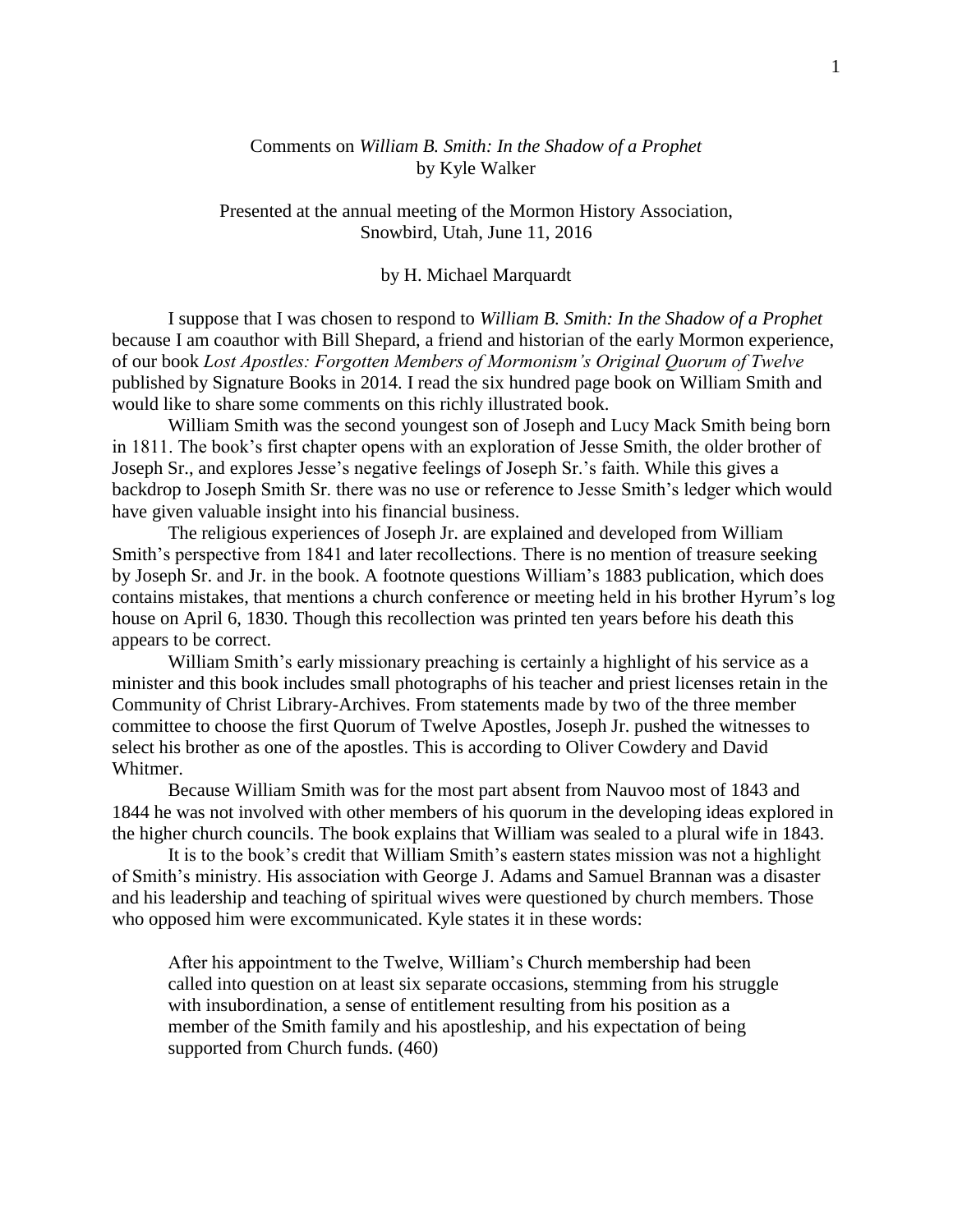After the return to Nauvoo in May 1845 William Smith, as the last living male priesthood holder of the Joseph and Lucy Smith family he was ordained church patriarch. His over four hundred patriarchal blessings attributes to his spiritual responsibilities in ministering these sacred blessings. William was always looking for a prominent place in church leadership as he held the positions of both an apostle and church patriarch. William Smith was not very smart in how he approached his quest for higher office and financial support. William was finally excommunicated from the church in October 1845.

Before his separation from the church, he like others, considered his young nephew Joseph Smith III to succeed his father in church service. But William held extremely negative views of his former members of the Quorum of Twelve. He did give some patriarchal blessings in early 1846 including a man named Adam Long who had received his endowment in the Nauvoo Temple.

Like Martin Harris and members of the Whitmer family, William Smith associated with fellow dissenters and eventually considered with some Smith family members that James J. Strang was appointed by the prophet Joseph Smith to be his successor in the office of president. After his separation with Strang's church William Smith worked on organizing his own restoration church. While William pushed for lineal succession he claimed to receive revelations for his organizations. He and Aaron Hook printed a broadside titled *William Smith, Patriarch & Prophet of the Most High God. Latter Day Saints, Beware of Imposition!*

This is strange because William insisted that he had been ordained before Joseph's death a prophet, seer, revelator and translator. William said he was against the practice of polygamy while he privately taught the doctrine. This was one reason why many of his followers separated from him. William Smith was not a nice man. In November 1851 Jason Briggs issue a revelation condemning polygamy and William Smith including these words:

And because you have asked me in faith concerning William Smith, this is the answer of the Lord thy God concerning him. I, the Lord, have permitted him to represent the rightful heir to the presidency of the high priesthood of my Church . . . But as Esau despised his birthright, so has William Smith despised my law, and forfeited that which pertained to him as an Apostle and High Priest in my Church. And his spokesman, Joseph Wood, shall fall with him, for they are rejected of me. ... Behold, that which ye have received as my celestial law is not of me...

There was a critical comment in the book that RLDS historians, naming Richard Howard and Mark Scherer, as not giving William Smith more recognition in various ideas leading up to the New Organization that eventually became the Reorganized Church of Jesus Christ of Latter Day Saints. I think these RLDS and Community of Christ historians were smart not to put too much emphasis on William Smith since he was a controversial figure for many years.

Eventually William joined the Reorganization in 1878 based upon his original 1830 baptism and as a high priest. In 1883 he was appointed as a minister for Iowa and Illinois at a church general conference. He did produce a small booklet titled *William Smith on Mormonism* that included a brief history of his life from his birth to his